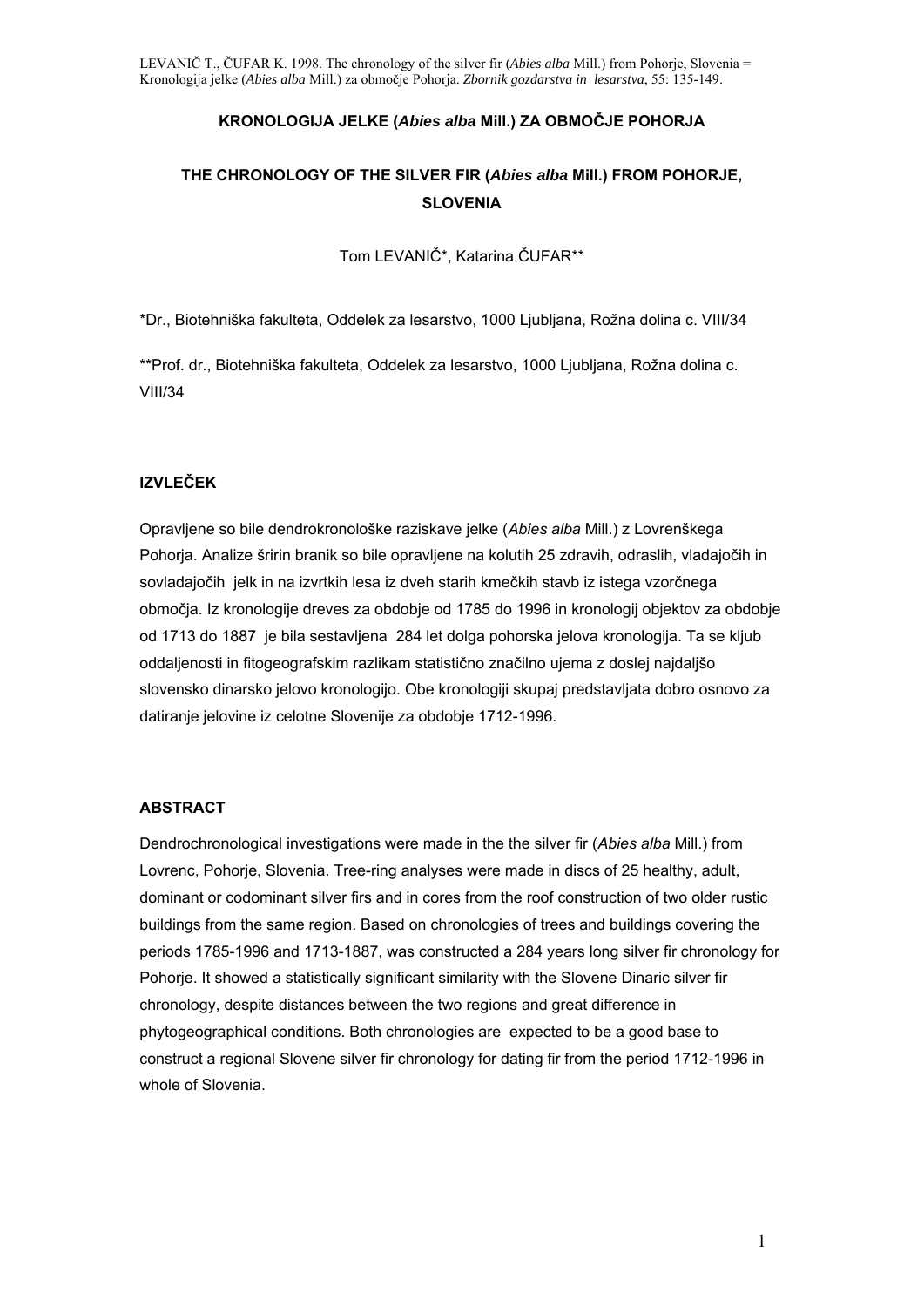## **CONTENTS / KAZALO**

| 3.1 CONSTRUCTION OF THE POHORJE SILVER FIR CHRONOLOGY /           |    |
|-------------------------------------------------------------------|----|
|                                                                   |    |
| 3.2 COMPARISON OF THE POHORJE CHRONOLOGY WITH THE SLOVENE DINARIC |    |
| AND FOUR EUROPEAN SILVER FIR CHRONOLOGIES / PRIMERJAVA DOBLJENE   |    |
| KRONOLOGIJE S SLOVENSKO DINARSKO IN ŠTIRIMI EVROPSKIMI JELOVIMI   |    |
|                                                                   |    |
|                                                                   | 10 |
|                                                                   | 10 |
|                                                                   | 11 |
|                                                                   | 12 |
|                                                                   |    |
|                                                                   | 14 |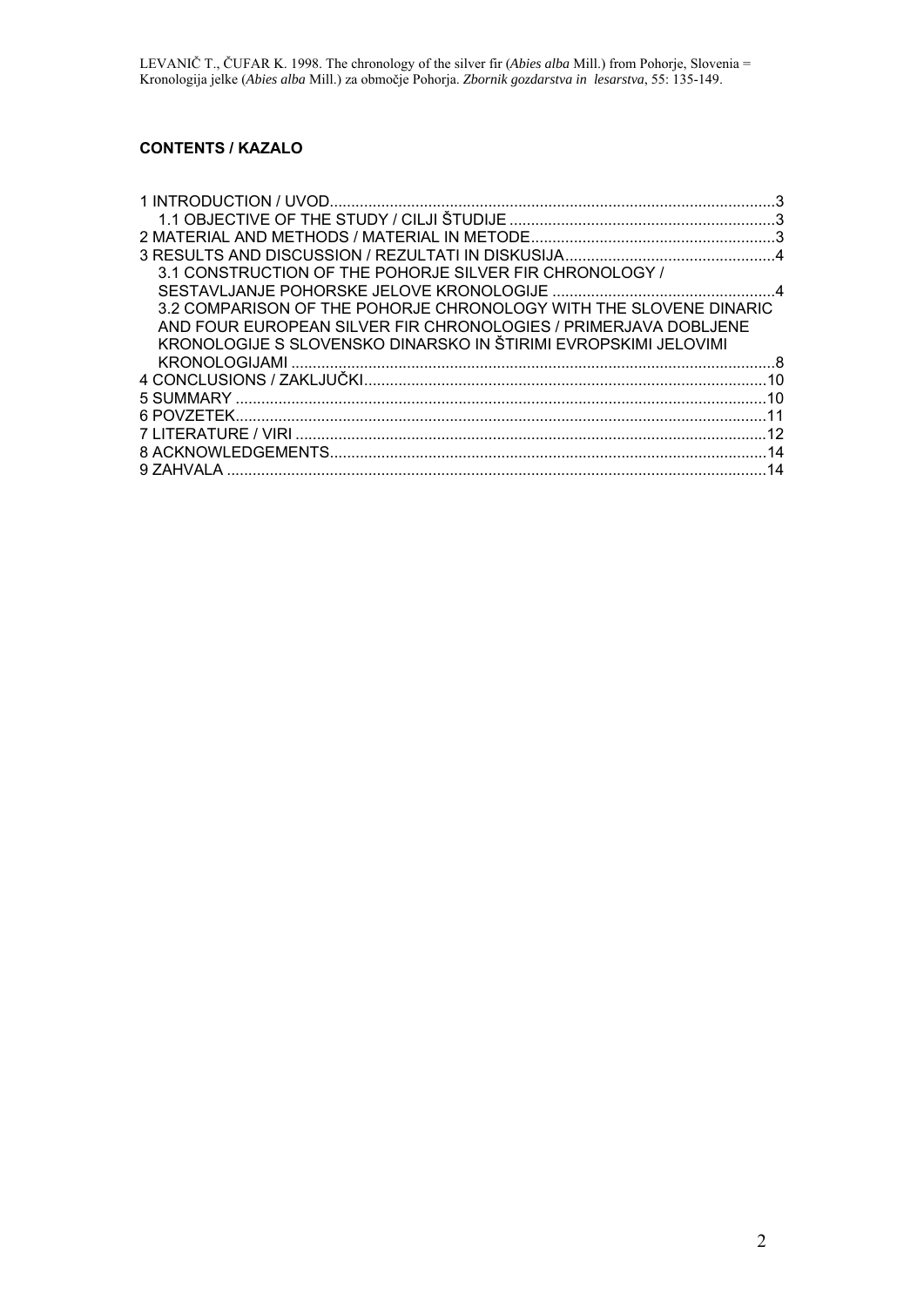### **1 INTRODUCTION / UVOD**

Tree-ring width variation of the silver fir (*Abies alba* Mill.) in Slovenia was until now dendrochronologically investigated only in the Dinaric region, located in the south west, between Ljubljana and Trieste. Based on several local chronologies (LEVANIČ / ČUFAR 1995a,b) a Dinaric silver fir chronology covering the period of 1716 - 1996 was constructed (LEVANIČ 1996, LEVANIČ / ČUFAR 1997). It proved to be useful for dating constructions from the Dinaric region (LEVANIČ et al. 1997, ČUFAR / LEVANIČ 1998), but we had no information on the possibilities of using it for dating constructions made of silver fir from other locations in Slovenia with different climatic and soil conditions.

Besides the Dinaric region, the Pohorje mountain ridge is an important source of this tree species. Pohorje located near Maribor, approx. 150 km to the NE of the Dinaric region, basically represents the main subalpine range in Slovenia. Its northern slopes border to the Drava River which later joins the Danube River. The region is heavily wooded. The predominating tree species are the Norway spruce (*Picea abies* (L.) Karst.) and the silver fir. The two regions belong to different phytogeographic areas with different climate, soils, and forest stands. The climate of Pohorje is continental and often influenced by a higher elevation, whereas in the Dinaric region it is characterised by the transition of the Mediterranean to a moderate continental climate. Typical silver fir forest stands in the Dinaric region belong to Abieti Fagetum dinaricum on carbonate bedrock, and on Pohorje to Bazzanio-Abietetum and Dryopterido-Abietetum on crystalline bedrock.

## **1.1 OBJECTIVE OF THE STUDY / CILJI ŠTUDIJE**

The objective of this study was to construct a silver fir chronology for Pohorje, to compare tree-ring patterns from the Pohorje and from the Dinaric regions, to evaluate the possibility of constructing a chronology valid for the entire Slovenia, and to compare the Pohorje chronology with some European silver fir chronologies.

### **2 MATERIAL AND METHODS / MATERIAL IN METODE**

The sampling area was located on Recenjak, Lovrenc Pohorje, latitude 46°32'30'', longitude 15°22', and 500-600 m above sea level. The wood was taken from freshly cut trees and from the roof constructions of buildings. The trees and the buildings were both located in the forests and the farm of Kasjak.

The test trees were 25 healthy, adult, dominant or codominant silver firs, with DBH approx. 55 cm and height above 30 m. The trees were felled between 1995 and 1997. After felling, the stem discs were taken at 4 m above ground. To prolong the chronology of the trees, cores were taken from the roof constructions of two rustic buildings, an old house and a barn. For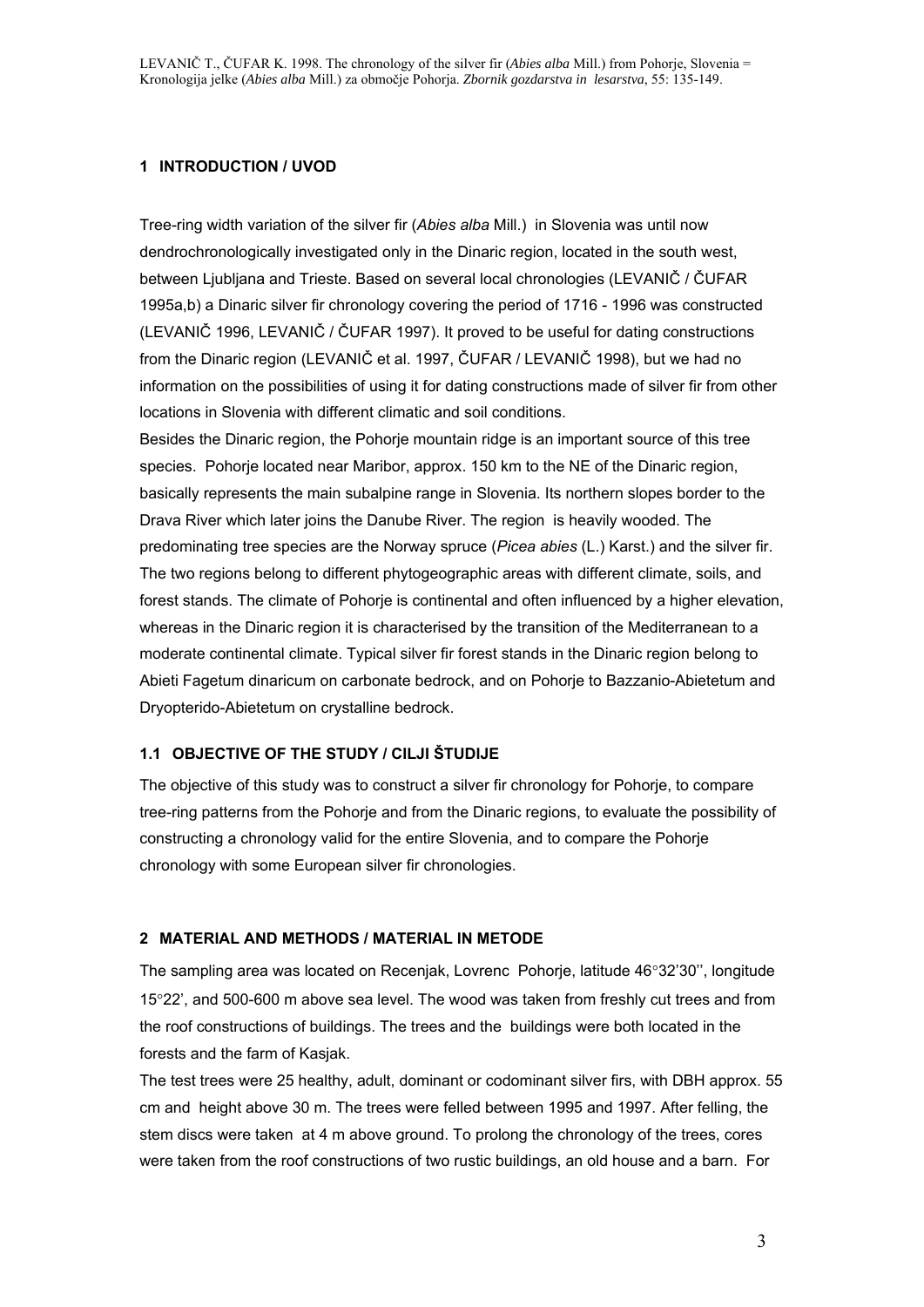this, borers constructed by T. BARTHOLIN were used. According to information of the owner, the old house was thought to have been built 300 years ago, but a later reconstruction of the roof was likely. The barn was supposed to have been built in 1830 and reconstructed in 1888 as indicated by the number 1888 carved on the roof.

The tree-ring widths were smoothed and measured using a LINTAB measuring device developed by F. RINN and an Olympus stereo microscope S2 11. The ring widths were plotted and cross-dated using a TSAP/X programme and the individual series were averaged to 3 chronologies one each for the trees and both buildings.

The "Gleichläufigkeit" coefficient was calculated in accordance with HUBER (1943) and ECKSTEIN / BAUCH (1969). t-values  $(t_{BP})$  were calculated in accordance with BAILLIE / PILCHER (1973), and the cross date index (CDI) in accordance with RINN (1989). The pointer years were calculated as *per* SCHWEINGRUBER et al. (1990). All calculations were made with the TSAP/X programme.

## **3 RESULTS AND DISCUSSION / REZULTATI IN DISKUSIJA**

## **3.1 CONSTRUCTION OF THE POHORJE SILVER FIR CHRONOLOGY / SESTAVLJANJE POHORSKE JELOVE KRONOLOGIJE**

The tree-ring series of 21 trees were used to construct a chronology covering the period of 1785 and 1996. It was particularly well replicated for 1850 to 1996. Fig. 1 shows the length of the tree-ring series of individual trees.



*Figure 1. - Block diagram showing the years spanned by the tree-ring series of individual trees.*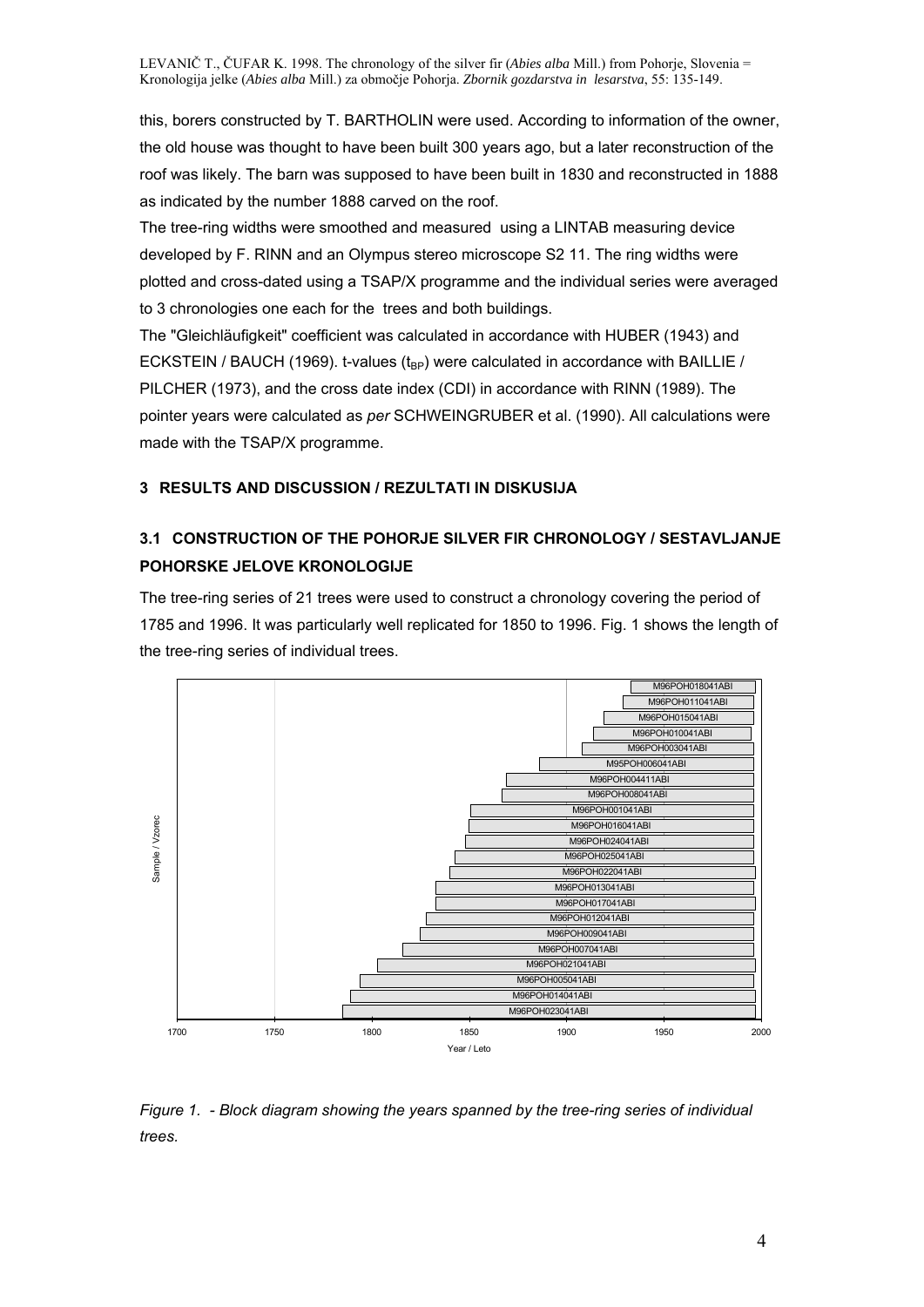*Slika 1.- Blok diagram z obdobjem, ki ga premoščajo zaporedja širin branik posameznih testnih dreves.* 

For the old Kasjak house 9 of 10 samples were cross-dated, and a chronology from 1713 to1852 was constructed. Three elements containing the outer ring below the bark were dated 1852, indicating that the last considerable reconstruction of the roof took place after the end of the growing period of 1952, most probably early in 1953.





*Slika 2.- Blok diagram z obdobjem, ki ga premoščajo zaporedja širin branik posameznih izvrtkov iz stare Kasjakove hiše.* 

Six samples were taken from the barn. All of them were cross-dated and the chronology from 1745 to 1887 was constructed. Two elements containing the outer ring were dated 1887. Based on this date and information on wood-working practices in the 19<sup>th</sup> century, we may suppose that the trees were felled in winter 1987/88, and the barn was built in 1888; thus the dating of the building based on the carved inscription "1888" was confirmed. In all cases the tree-ring patterns of individual trees and cores from the construction elements showed great similarity between each other. This was confirmed both visually and by significant statistical parameters.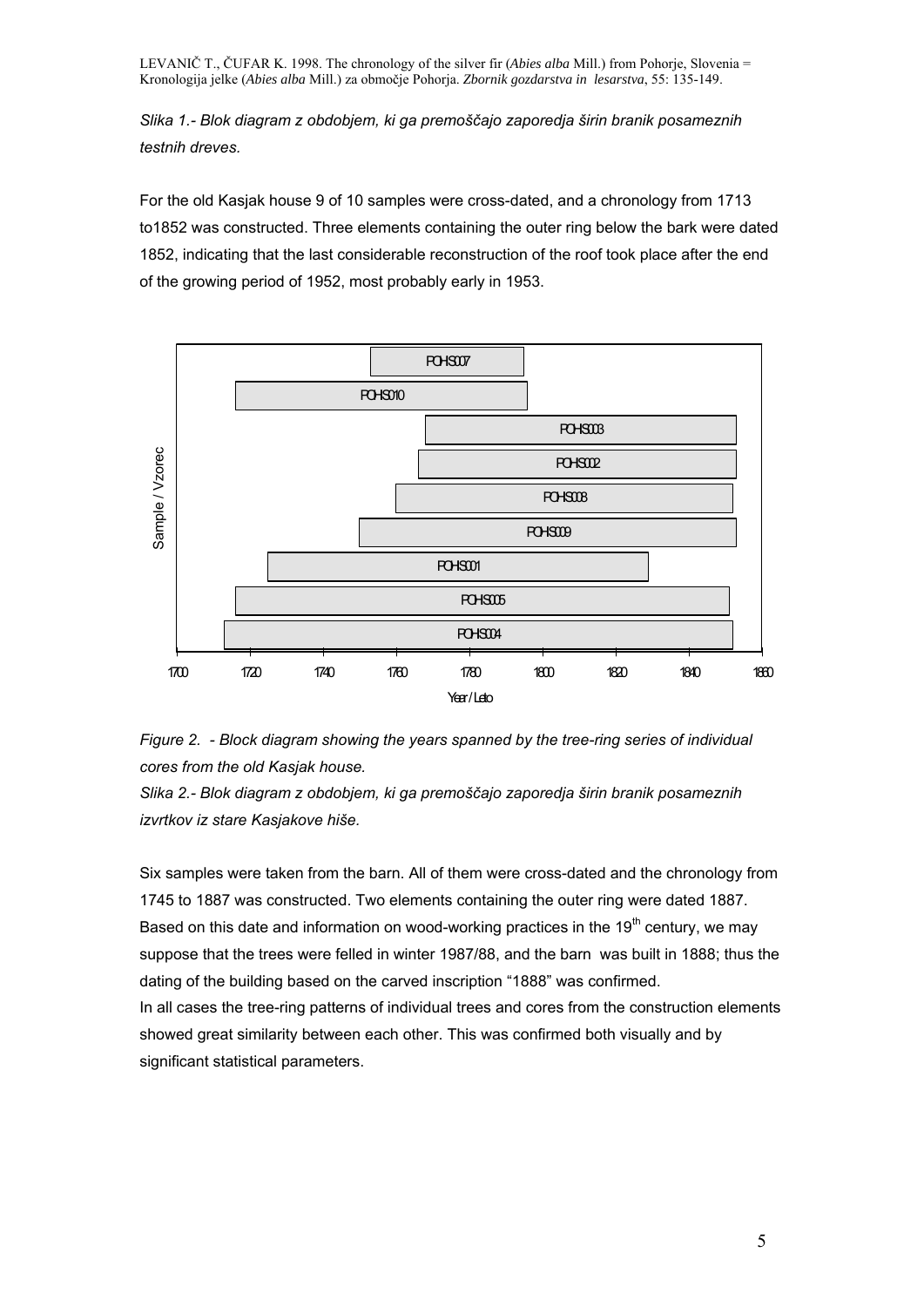

*Figure 3. - Block diagram showing the years spanned by the tree-ring series of cores from the Kasjak barn.* 

*Slika 3.- Blok diagram z obdobjem, ki ga premoščajo zaporedja širin branik posameznih izvrtkov iz Kasjakovega skednja.* 

For each of both historic buildings, the tree-ring series of cores were averaged and the chronologies constructed. Chronology from the trees and two chronologies from the historic buildings were finally joined into a 284 long silver fir chronology of Pohorje spanning the period of 1713-1996 (Figure 4). The chronology and its replication is presented in Fig. 5 and its description in Table 1.

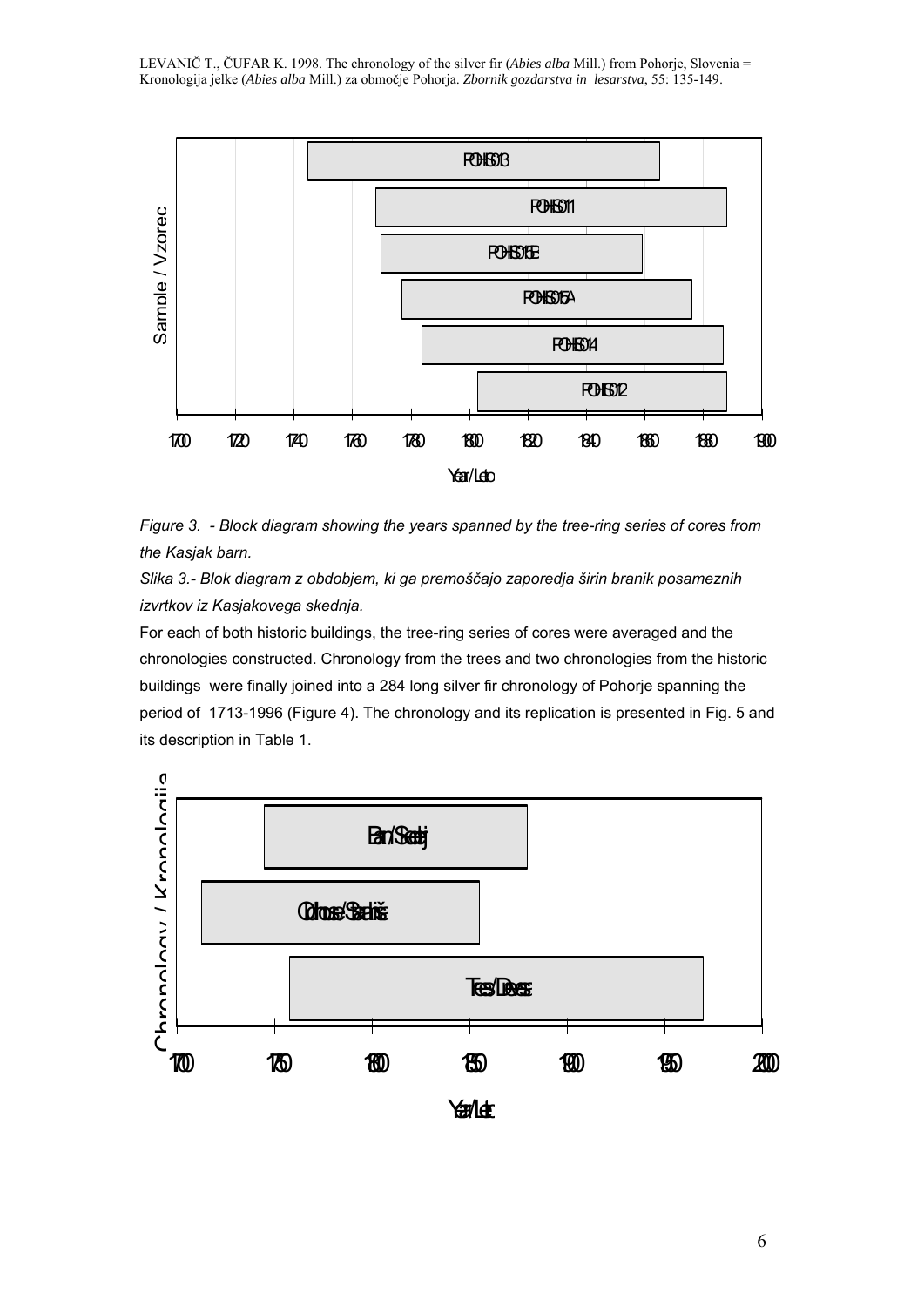*Figure 4. Block diagram showing the years spanned by the chronologies of trees, old house and barn.* 

*Slika 4.- Blok diagram z obdobjem, ki ga premoščajo kronologije dreves, stare Kasjakove hiše in Kasjakovega skednja.* 





*Slika 5.- Pohorska jelova kronologija. Krivulja predstavlja kronologijo in površina pod njo število vzorcev (= globina kronologije).* 

*Table 1 - Statistical parameters for nonstandardised Pohorje silver fir chronology. Tabela 1.- Statistični kazalniki nestandardizirane Pohorske jelove kronologije.* 

| Time span                    | Obdobje                       | 1713 - 1996 |
|------------------------------|-------------------------------|-------------|
| Length (years)               | Dolžina (let)                 | 284         |
| Mean tree-ring width (mm)    | Povprečna širina branike (mm) | 1.43        |
| Minimum tree-ring width (mm) | Najožja branika (mm)          | 0.37        |
| Maximum tree-ring width (mm) | Najširša branika (mm)         | 2.89        |
| Standard deviation (mm)      | Standardna deviacija (mm)     | 0.576       |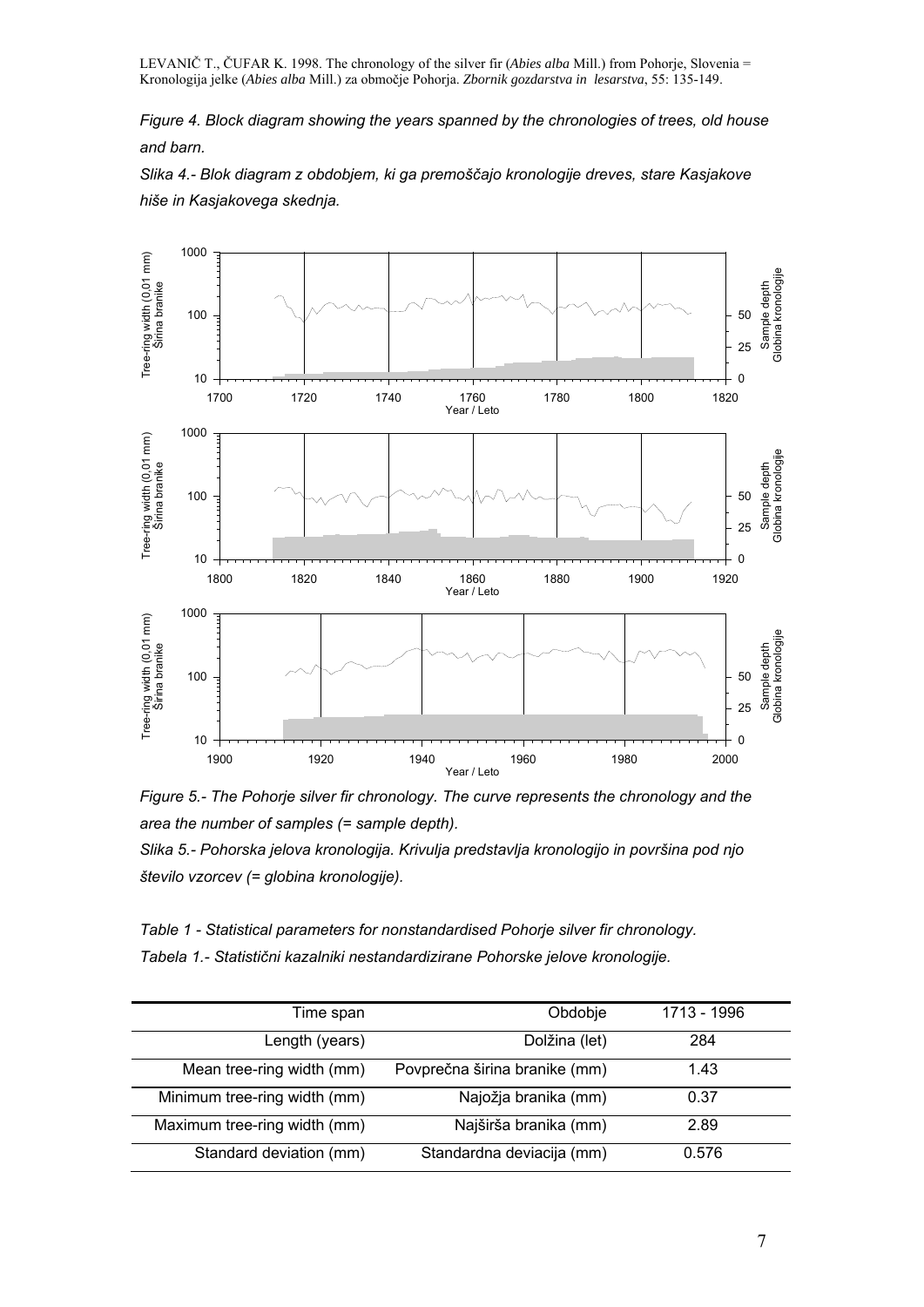| Mean sensitivity          | Srednja stopnja občutljivosti  | $13\%$ |
|---------------------------|--------------------------------|--------|
| Relative mean sensitivity | Relativna sred. stop. občutlj. | 16 %   |
| Autocorrelation (1)       | Avtokorelacija (1)             | 0.91   |
| Variance                  | Varianca                       | 0.3321 |

For the best replicated part of the chronology between 1773 and 1996, based on 13 or more tree-ring series, pointer years and intervals were calculated. We present only those showing a simultaneous response of 90-100 % firs (Table 2).

*Table 2.- List of positive and negative pointer years and the pointer interval for the Pohorje silver fir chronology.* 

*Tabela 2.- Seznam pozitivnih in negativnih značilnih let in intervalov za pohorsko jelovo kronologijo.* 

| Negative / negativna | 1773, 1830, 1847, 1856, 1862, 1868, 1872, 1886, 1896, 1906,      |
|----------------------|------------------------------------------------------------------|
|                      | 1917, 1920, 1942, 1950, 1954, 1957, 1972, 1976, 1979, 1986, 1991 |
| Positive / pozitivna | 1774, 1780, 1804, 1831, 1836, 1853, 1861, 1866, 1873, 1890,      |
|                      | 1903, 1910, 1925, 1943, 1949, 1955, 1964, 1966, 1977, 1983, 1987 |
| Pointer interval /   | 1796 (+) 1797 (-) 1798 (+)                                       |
| značilni interval    |                                                                  |

# **3.2 COMPARISON OF THE POHORJE CHRONOLOGY WITH THE SLOVENE DINARIC AND FOUR EUROPEAN SILVER FIR CHRONOLOGIES / PRIMERJAVA DOBLJENE KRONOLOGIJE S SLOVENSKO DINARSKO IN ŠTIRIMI EVROPSKIMI JELOVIMI KRONOLOGIJAMI**

The Pohorje chronology was compared with the Dinaric silver fir chronology and the four European ones listed in Table 3.

*Table 3.- Comparison of the Pohorje chronology with the Slovene Dinaric and four European silver fir chronologies* 

*Tabela 3.- Primerjava pohorske kronologije s slovensko dinarsko in štirimi evropskimi jelovimi kronologijami* 

| Chronology<br>Kronologija | Country<br>Država | $t_{\text{RP}}$ | GLK % | <b>CDI</b> | <b>Author</b><br>Avtor  |
|---------------------------|-------------------|-----------------|-------|------------|-------------------------|
| <b>Dinaric</b>            | Slovenia          | 98              | 71    | 398        | LEVANIČ 1996            |
| South German,             | Germany           | 5.5             | 70    | 244        | <b>BECKER / GIERTZ-</b> |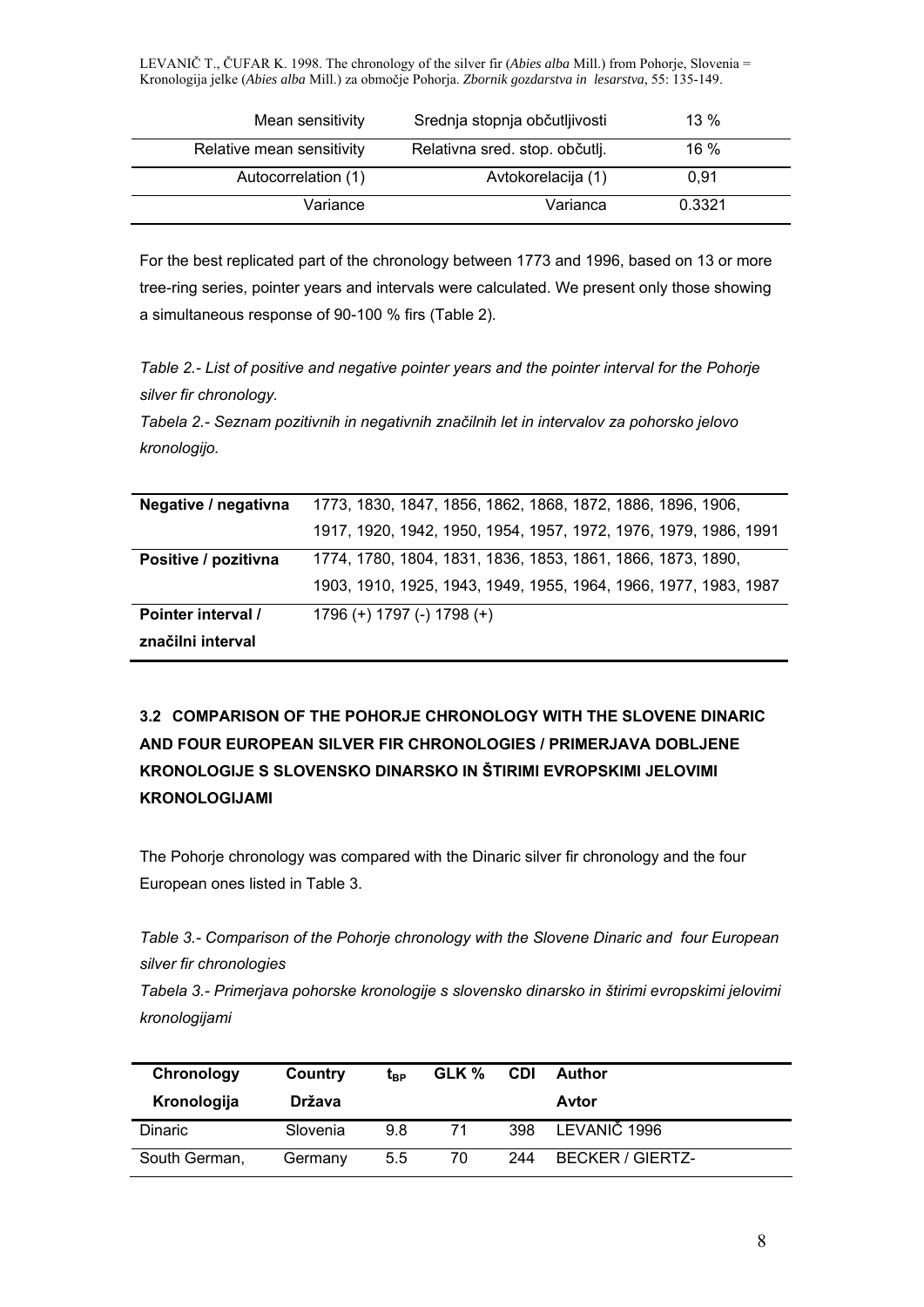| stand 1993             |             |     |     |    | SIEBENLIST 1970, SPURK /    |
|------------------------|-------------|-----|-----|----|-----------------------------|
|                        |             |     |     |    |                             |
|                        |             |     |     |    | FRIEDRICH - personal        |
|                        |             |     |     |    |                             |
|                        |             |     |     |    | communication               |
|                        |             |     |     |    |                             |
| <b>Bavarian Forest</b> | Germany     | 5.4 | 215 | 68 | ECKSTEIN / SASS 1988        |
|                        |             |     |     |    |                             |
| Abetone                | Italy       | 4.1 | 108 | 64 | <b>SCHWEINGRUBER, ITRDB</b> |
|                        |             |     |     |    |                             |
| Bannwald               | Switzerland |     |     |    | <b>SCHWEINGRUBER, ITRDB</b> |
|                        |             |     |     |    |                             |
|                        |             |     |     |    |                             |

t<sub>RP</sub> - t-value after Baillie-Pilcher, GLK - "Gleichläufigkeit", CDI - Cross Date Index

t<sub>BP</sub> - t-vrednost Baillie-Pilcher, GLK - koeficient časovne skladnosti, CDI - indeks navzkrižnega datiranja

/ - values nonsignificant, vrednosti neznačilne

The most significant values were obtained in both Slovene chronologies. Besides the values shown in Table 3, they have the following common negative pointer years 1872,1917, 1942, 1979, and the positive ones 1861, 1866, 1873, 1910, 1925, 1943, 1987.

The high similarity indicates that the growth of silver fir is, despite distance and differences between sampling areas, influenced by factors common to the whole of Slovenia. We think that both the Dinaric and Pohorje chronologies may represent a basis to construct a Slovene silver fir chronology valid in the entire region.

The similarity of the Pohorje chronology with the European ones was significant in all cases with, one exception from Bannwald, Switzerland. This is in accordance with BECKER (1978), FELIKSIK (1993), and KYNCL / KYNCL (1996) who were observing similarity between treering patterns of silver fir at several European sites.

The comparison of Slovene chronologies with European ones presented in Table 4 shows that the Pohorje chronology correlates better with both German ones and that the Dinaric chronology correlates better with the Italian one. The results are in accordance with the opinion of foresters, who observed that Pohorje is among the areas in Slovenia showing the most pronounced Central European characteristics (ROBIČ, personal communication). This information is also important for the future dating of tree species like the Norway spruce and oaks (*Quercus petraea* Liebl. and *Quercus robur* (L.)) that show great variability of treering patterns within Slovenia and do not show any similarity with the neighbouring countries.

*Table 4.- Parameters for comparison of two Slovene chronologies with three European ones. For information on chronologies see Table 3.* 

*Tabela 4.- Primerjava obeh slovenskih kronologij s tremi Evropskimi. Podatki o kronologijah so v tabeli 3.*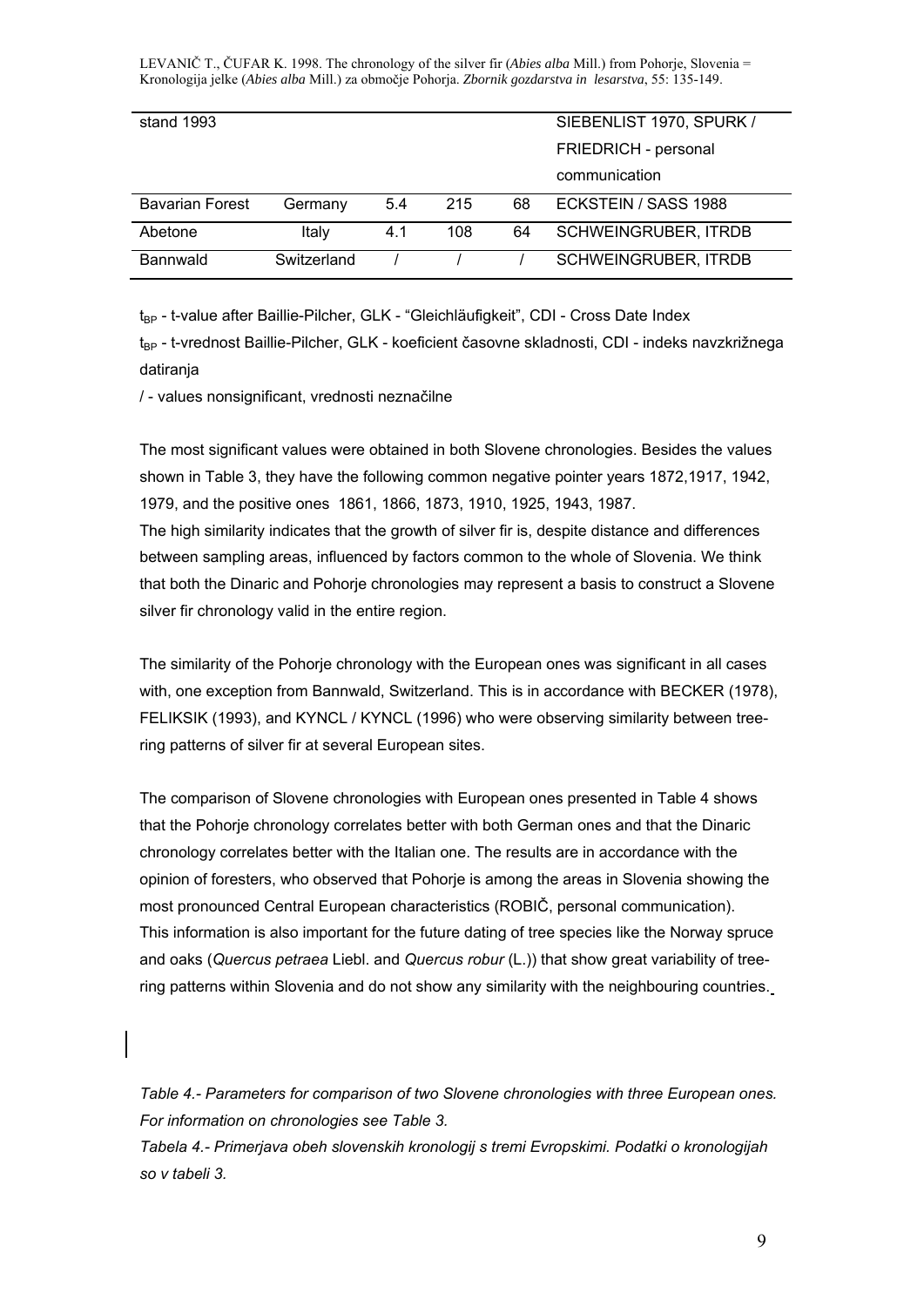|                        |                 | Pohorje | <b>Dinaric</b>  |       |  |
|------------------------|-----------------|---------|-----------------|-------|--|
|                        | t <sub>BP</sub> | GLK %   | t <sub>BP</sub> | GLK % |  |
| South German           | 5.5             | 70      | 4.4             | 59    |  |
| <b>Bavarian Forest</b> | 5.4             | 68      | 5.0             | 66    |  |
| Abetone                | 4.1             | 64      | 62              | 62    |  |

### **4 CONCLUSIONS / ZAKLJUČKI**

- Silver fir growing in two separate and different areas of Slovenia, the Pohorje and the Dinaric region, shows great similarity between tree-ring patterns.
- The Pohorje chronology was proved to be statistically similar with two German and one Italian one, but showed no similarity with the Swiss one.
- Comparison of the two Slovene chronologies with three European ones showed that the Pohorje chronology correlates better with both German ones and that the Dinaric chronology correlates better with the Italian one.

#### **5 SUMMARY**

Dendrochronological investigations were made in the silver fir (*Abies alba* Mill.) from Lovrenc, Pohorje, in the NE Slovenia. Tree-ring analyses were made in discs of 25 healthy, adult, dominant or codominant silver firs and in cores from roof construction of two older, rustic buildings from the same region, using a LINTAB measuring device and a TSAP/X programme. We constructed a chronology of trees spanning the period of 1785-1996. The chronology of the old house spanned the period of 1713-1852 and the chronology of barn 1745-1887. We demonstrated that the last considerable reconstruction of the house roof took place after the end of the growing period of 1852. Dating of the cores containing the outer ring 1887 confirmed dating based on the carved inscription "1888". The three chronologies were joined into a 284 years long silver fir chronology for Pohorje spanning the period of 1713-1996.

It was compared with the Slovene silver fir chronology of the Dinaric region. Despite distance and great differences between the two regions, we confirmed a similarity of both with a t BP=9.8, GLK=71% and CDI=398. The chronologies have 21 common negative, 21 positive signature years, and one common signature interval. They are a good basis for constructing a regional Slovene silver fir chronology for dating in the whole of Slovenia. Two Slovene chronologies were compared with the following European ones: South German, stand 1993 (BECKER / GIERTZ-SIEBENLIST 1970; SPURK / FRIEDRICH, personal communication), Bavarian Forest - Germany (ECKSTEIN / SASS 1988), Abetone - Italy (SCHWEINGRUBER, ITRDB), Bannwald - Switzerland (SCHWEINGRUBER, ITRDB). Both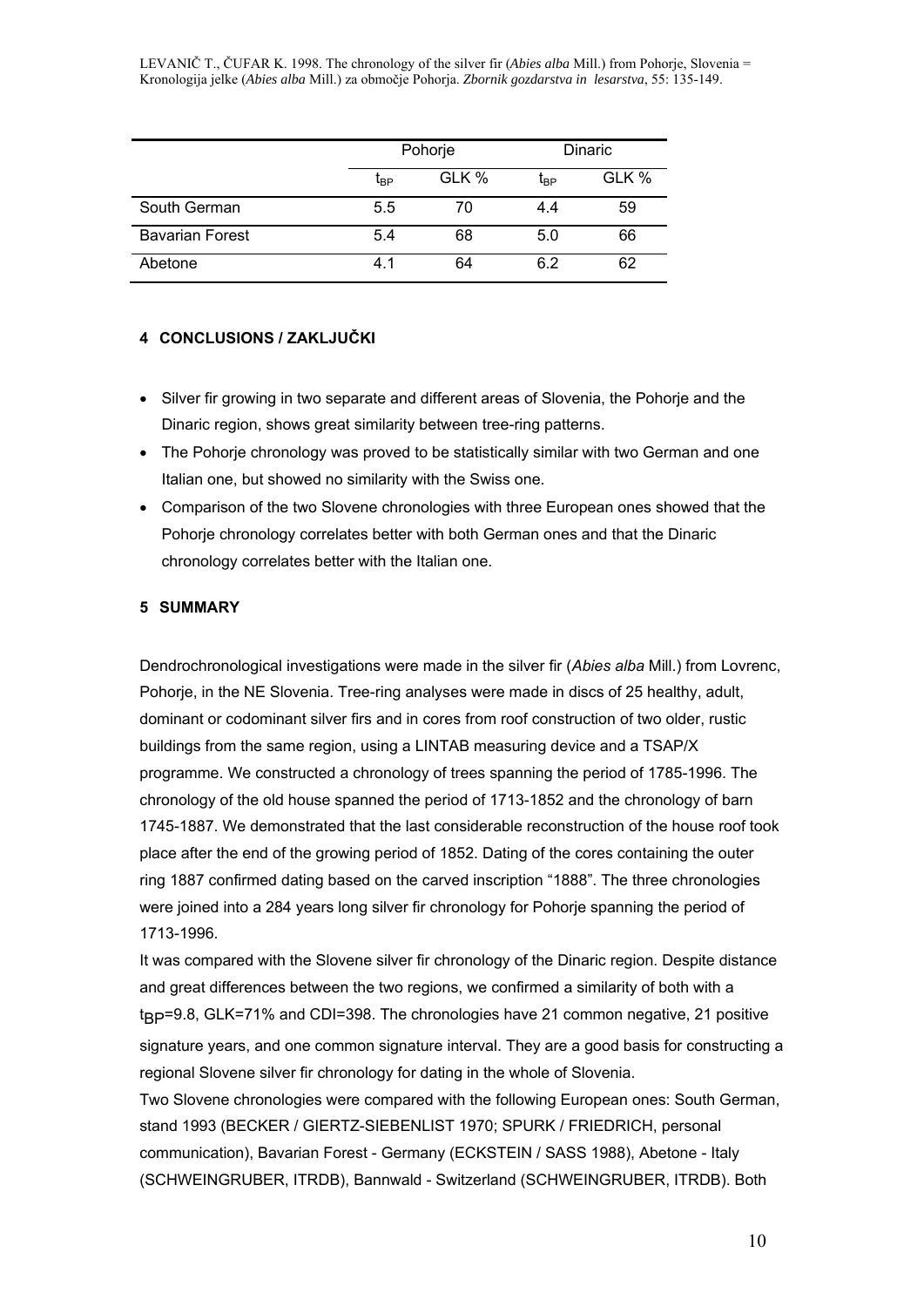Slovene chronologies proved to be statistically similar with the two German and one Italian chronology, but showed no similarity with the Swiss one. The Pohorje chronology correlates better with both German ones and the Dinaric chronology correlates better with the Italian one.

#### **6 POVZETEK**

Rastni vzorec jelke (*Abies alba* Mill.) je bil v Sloveniji v zadnjih letih podrobno preiskan (LEVANIČ / ČUFAR 1995 a, b), vendar so bile vse dosedanje raziskave omejene na jelko iz Dinarske regije. Sestavljena je bila 279 let dolga regionalna dinarska jelova kronologija, ki temelji na lesu dreves iz več kot 10 rastišč (LEVANIČ 1996, LEVANIČ / ČUFAR 1997). Pokriva obdobje od leta 1716 do 1994 in je med drugim zelo uporabna za datiranje lesa iz zgodovinskih objektov (LEVANIČ et al. 1997, ČUFAR / LEVANIČ 1998). Ugotovljeno je bilo da se statistično značilno ujema z v Evropi najbolj znano južnonemško jelovo kronologijo. Da bi preverili domet dinarske kronologije v Sloveniji smo se odločili, da bomo raziskali rastni vzorec jelke s Pohorja in ga primerjali s tistim iz dinarske regije. Jelka iz rastišč na Pohorju ima velik gospodarski pomen. Rastne razmere na Pohorju se močno razlikujejo od tistih v Dinarski regiji, saj območji pripadata različnima geografskima in fitogeografskima območjema z različno klimo in tlemi. Jelka v obeh območjih raste tudi v različnih gozdnih združbah. Cilj pričujoče raziskave je bil sestaviti čim daljšo kronologijo jelke z območja Pohorja, jo primerjati z Dinarsko kronologijo, oceniti možnost za sestavo jelove kronologije za celotno območje Slovenije in pohorsko kronologijo primerjati z nekaterimi evropskimi jelovimi kronologijami.

Les za raziskave smo odvzeli iz dreves in starih stavb na Kasjakovi domačiji s pripadajočimi gozdovi. Domačija se nahaja na Recenjaku na območju Lovrenškega Pohorja. Za raziskave smo odvzeli les 25 zdravih vladajočih in sovladajočih jelk, ki so bile odkazane za posek v letih 1995 do 1997. Iz posekanih dreves smo odvzeli kolute na višini 4 m. Za podaljšanje kronologije dreves smo odvzeli še izvrtke jelovine iz stropnih oz. strešnih konstrukcij dveh stavb, stare hiše in skednja. Hiša je po pričevanjih stara okoli 300 let, vendar je bila v preteklosti verjetno večkrat popravljena. Skedenj so domnevno postavili leta 1888, o čemer priča vrezana letnica. Vzorce lesa smo odvzeli s svedrom premera 16 mm, ki ga je skonstruiral T. BARTHOLIN.

Merjenje širin branik smo opravili na gladko obdelanih vzorcih lesa s pomočjo merilne mizice LINTAB proizvajalca F. RINN-a in stereo mikroskopa Olympus S2 11. Širine branik smo izmerili na 0.01 mm natančno. Zajem in obdelava podatkov je potekala s pomočjo IBM kompatibilnega osebnega računalnika in programa TSAP/X avtorja F. RINNA. Zaporedja širin branik smo grafično prikazali v odvisnosti od časa, jih med seboj sinhronizirali ter izračunali povprečja za posamezno drevo, rastišče in stavbo. Ker je bil za vsako drevo znan natančen čas poseka, smo lahko zaporedja širin branik dreves takoj po merjenju datirali. Zaporedja

11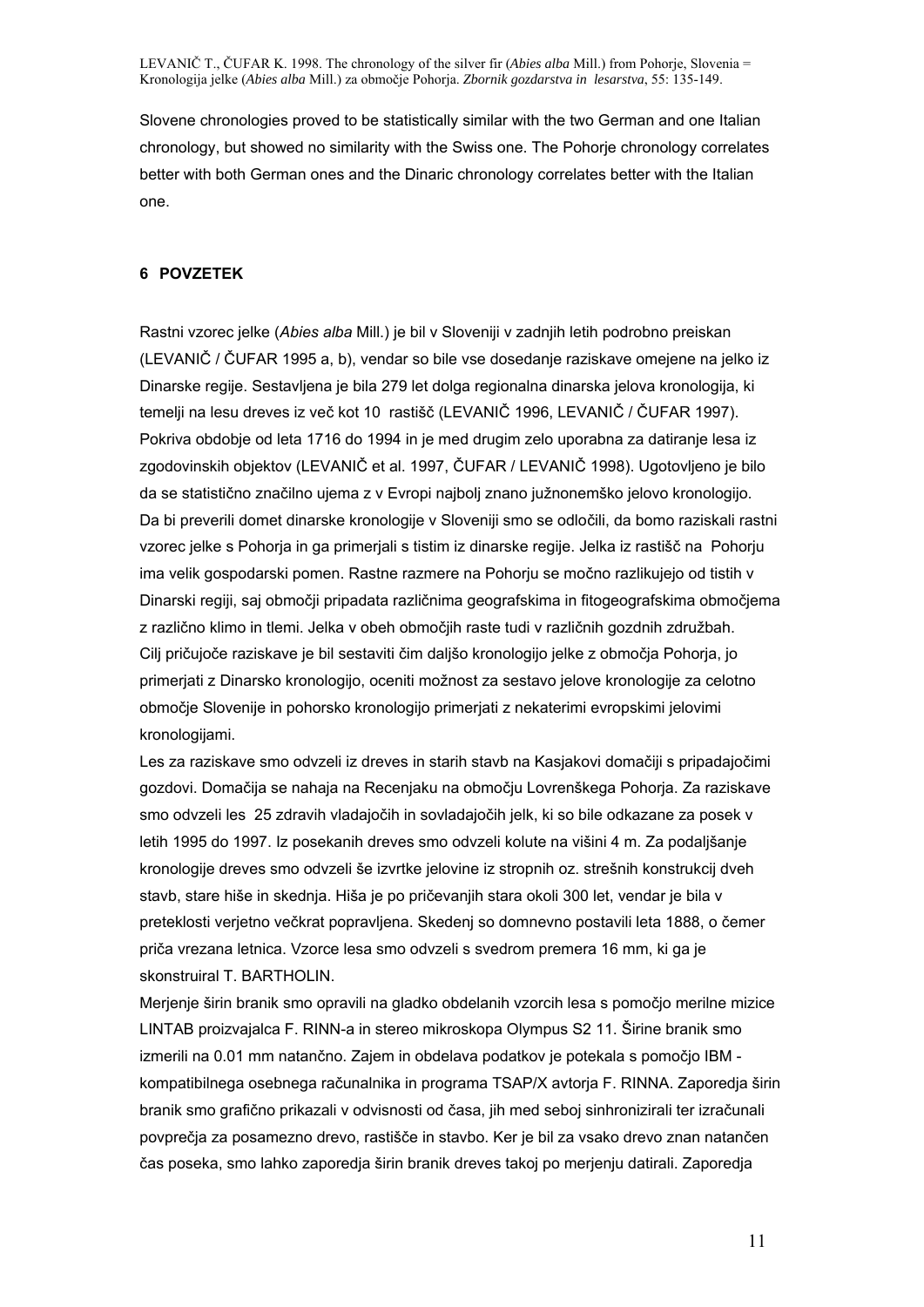širin branik obeh stavb smo najprej medsebojno sinhronizrali, sestavili kronologiji objektov in ju datirali s pomočjo kronologije dreves.

Proučena drevesa, so bila zelo stara, saj je najstarejše imelo na višini 4 m 228 branik. Za kronologijo smo lahko uporabili zaporedja širin branik 21 dreves. Sestavljena kronologija je bila dolga 212 let in je pokrivala obdobje od 1785 do 1996. Pokritost je bila posebno dobra v obobju 1850 do 1996. Del kronologije pred letom 1850 smo želeli izboljšati in podaljšati s kronologijama stavb (Slika 1).

Iz stare hiše smo odvzeli 10 izvrtkov in sestavili kronologijo za obdobje 1713-1852 (Slika 2). Rezultati kažejo, da je bila obsežna prenova stropne in strešne konstrukcije opravljena po zaključku vegetacijske dobe 1852, najverjetneje spomladi 1853.

Iz skednja smo odvzeli 5 izvrtkov in sestavili kronologijo, ki premošča obdobje 1745-1887 (Slika 3). Več vzorcev, ki so vsebovali zadnjo braniko pod skorjo, smo datirali v leto 1887. Ta datum kaže, da so les posekali pozimi 1887 / 1888, skedenj pa najverjetneje postavili spomladi 1888. S tem smo potrdili datiranje na osnovi vrezane letnice "1888". Visoko značilne vrednosti koeficientov datiranja kažejo, da je bil les za obe stavbi posekan v gozdovih okoli kmetije, od koder smo izbrali tudi raziskana drevesa.

Kronologije dreves in obeh stab smo združili v kronologijo dolžine 284 let za obdobje 1713 do 1996. Imenovali smo jo pohorska jelova kronologija (Slika 5, Tabela 1, Tabela 2). Preverili smo ujemanje pohorske in dinarske kronologije. Statistični kazalniki ujemanja so bili: t BP 9,8; koeficient časovne skladnosti 71% in indeks navzkrižnega datiranja 398 (Tabela 3). Vsi kazalniki kažejo na visoko značilno ujemanje obeh kronologij, kljub dokajšni oddaljenosti in različnim rastiščnim razmeram v obeh območjih.

Pohorska kronologija je bila statistično značilno podobna jelovim kronologijam iz južne Nemčije, Bavarskega gozda in Abetone-ja v Italiji (Tabela 3). Primerjava obeh slovenskih kronologij s tremi evropskimi je pokazala, da se rastni vzorci Pohorske jelke bolje ujemajo z nemškima kronologijama, rastni vzroci Dinarske jelke pa z italijansko kronologijo (Tabela 4). Pohorska in dinarska kronologija skupaj predstavljata dobro osnovo za sestavo regionalne kronologije za datiranje na celotnem območju Slovenije.

### **7 LITERATURE / VIRI**

BAILLIE, M.G.L. / PILCHER J.R., 1973. A simple cross-dating program for tree-ring research. *Tree-Ring Bulletin,* 33, 7-14.

BECKER B., 1978. Dendroecological zones of central European forest communities. In: FLETCHER J. (Ed.): Dendrochronology in Europe. Principles, interpretations and applications to archaeology and history. National Maritime Museum, Greenwich, Archaeological Series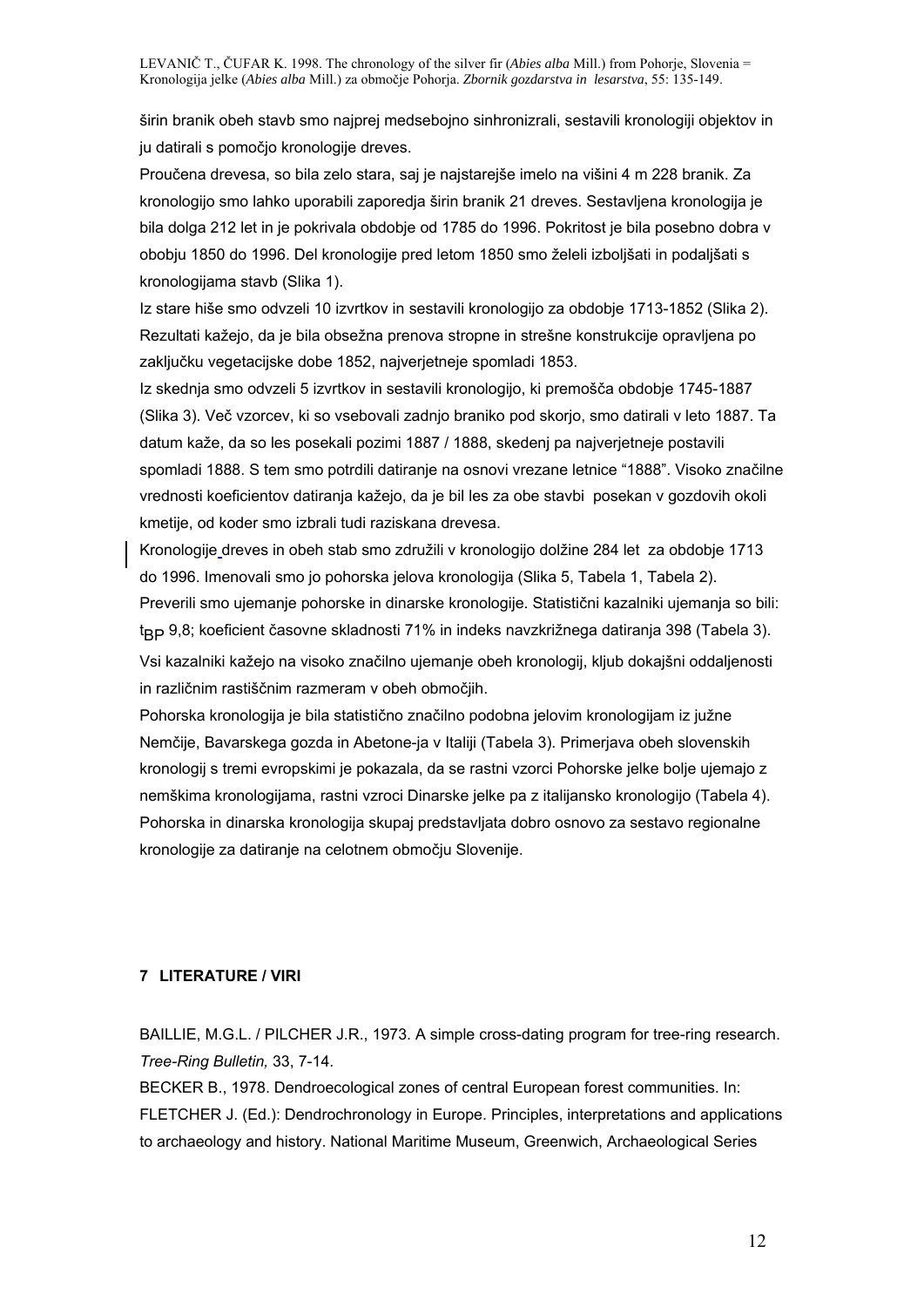No. 4. Research Laboratory for Archaeology and History of Art, Oxford University, Publ. No. 2, *BAR International Series,* 51, 101- 114.

BECKER B. / GIERTZ-SIEBENLIST V., 1970. Eine über 1100-jährige mitteleuropäische Tannen Chronologie. *Flora,* 159, 310-346.

ČUFAR, K. / LEVANIČ, T., 1998. Referenčne kronologije za dendrokronološko datiranje v Sloveniji - stanje 1997 (Reference chronologies for dendrochronological dating in Slovenia their state in 1997). *Arheološki vestnik,* 49, (In print).

ECKSTEIN, D. / BAUCH, J., 1969. Beitrag zur Rationalisierung eines dendrochronologischen Verfahrens und zur Analyse seiner Aussagesicherheit. *Forstwissenschaftliches Centralblatt,* 88, 230-250.

ECKSTEIN, D. / SASS, U., 1988. Dendroecological assessment of decline and recovery of fir and spruce in Bavaria forest In: BUCHER J.B., BUCHER-WALLIN I. (Eds.): Air pollution and forest decline. Proc. 14th Meeting for Specialists in Air Pollution Effects on Forest Ecosystems.- IUFRO P2.05, Interlaken, Switzerland, Oct. 2-8, 1988, Birmensdorf: 255-260. FELIKSIK, E., 1993. Teleconnection of the radial growth of fir (*Abies alba* Mill.) within Central Europe, Dendrochronologia, 11, 171-175.

HUBER B., 1943. Über die Sicherheit jahrringchronologischer Datierung. *Holz als Roh- und Werkstoff*, 6, 263 - 268.

KYNCL, J. / KYNCL, T., 1996. Dating of historical fir (Abies alba) wood in Bohemia and Moravia. *Dendrochronologia,* 14, 237-240.

LEVANIČ, T., 1996. Dendrokronološka in dendroekološka analiza propadajočih vladajočih in sovladajočih jelk (*Abies alba* Mill.) v dinarski fitogeografski regiji (Dendrochronological and dendroecological study of dominant and co-dominant declining silver firs (*Abies alba* Mill.) in Dinaric phytogeographic region). Disertacija (Dissertation) Biotehniška fakulteta, Oddelek za lesarstvo. Ljubljana, Univerza v Ljubljani**:** 165

LEVANIČ, T. / ČUFAR, K., 1995a. Primerjava standardnih kronologij jelke (*Abies alba* Mill.) v dinarski fitogeografski regiji Slovenije. (Comparison of standard chronologies of silver fir (*Abies alba* Mill.) in the Dinaric phytogeographical region of Slovenia). *Zbornik gozdarstva in lesarstva,* 46, 131-144.

LEVANIČ, T. / ČUFAR, K., 1995b. Three local silver fir (*Abies alba* Mill.) chronologies from the Dinaric phytogeographic region of Slovenia. *Dendrochronologia,* 13, 127-134.

LEVANIČ, T. / ČUFAR, K., 1997. Construction of Slovene Dinaric silver fir (*Abies alba* Mill.) regional chronology. *Dendrochronologia,* 15, (In print).

LEVANIČ, T. / ČUFAR, K./ HUDOLIN J. / BENKO-MÄCHTIG B.,1997. Dendrokronološka analiza strešne konstrukcije župne cerkve sv. Jurija v Piranu. - *Annales*, 9, (In print). RINN, F., 1989. TSAP - Time Series Analysis Programme, Version 2.3. Refernce Manual,

118 pp.

SCHWEINGRUBER, F.H. / ECKSTEIN, D. / SERRE-BACHET, F. / BRÄKER, O.U., 1990. Identification, presentation and interpretation of event years and pointer years ib dendrochronology. *Dendrochronologia,* 8, 9-38.